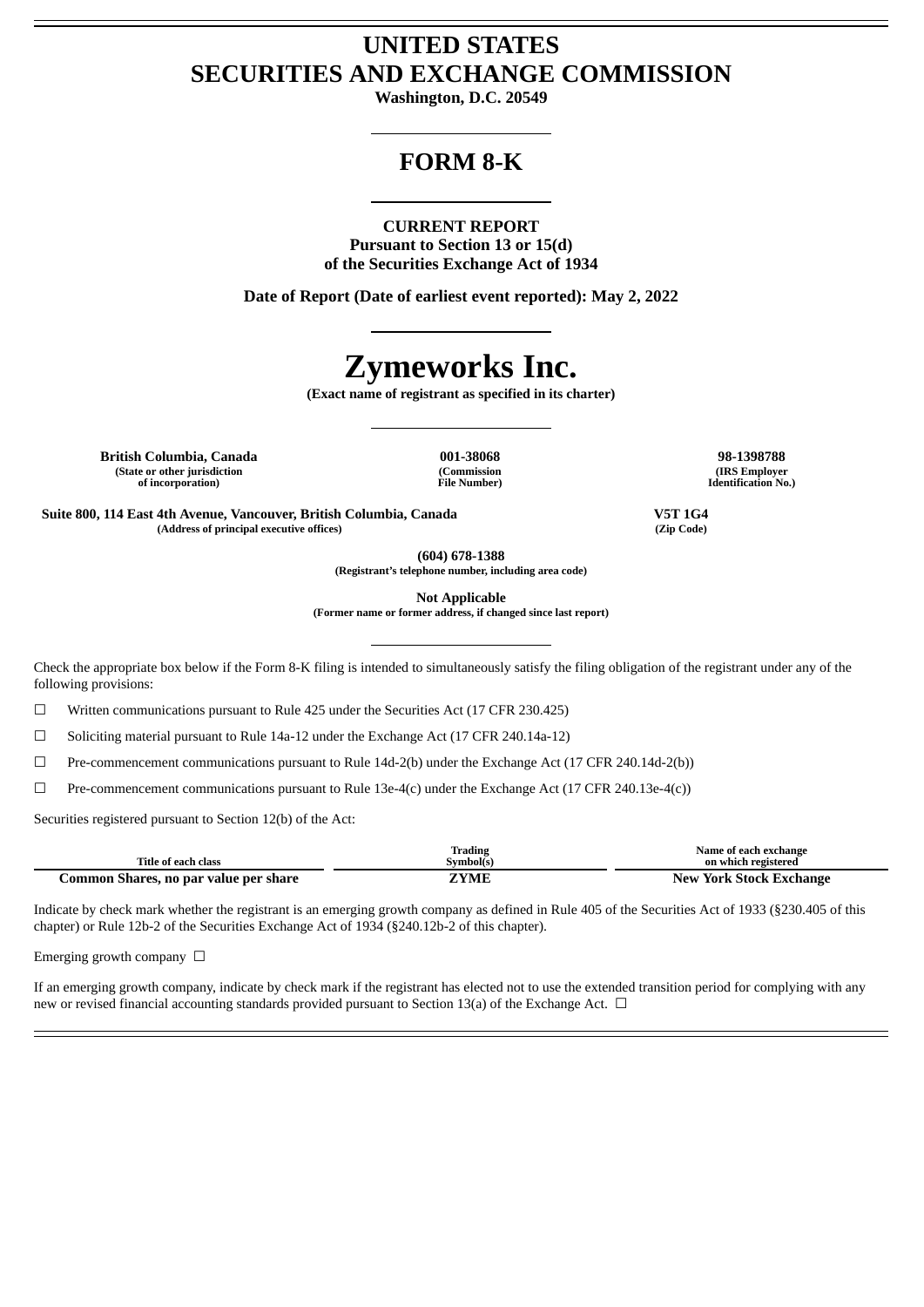### **ITEM 7.01 REGULATION FD DISCLOSURE**

On May 2, 2022, Zymeworks Inc. ("Zymeworks") issued a press release announcing that management will participate in an upcoming investor conference:

• **H.C. Wainwright Global Investment Conference**. Zymeworks will participate virtually in one-on-one meetings on May 24th - 26th and a corporate presentation will be available virtually on May 24th at 7 a.m. ET.

On May 2, 2022, Zymeworks filed this press release with the Canadian securities regulatory authorities on the System for Electronic Document Analysis and Retrieval ("SEDAR") at www.sedar.com.

A copy of this press release is attached as Exhibit 99.1 hereto.

The information provided under this Item (including Exhibit 99.1, attached hereto) shall not be deemed "filed" for purposes of Section 18 of the Securities Exchange Act of 1934 (the "Exchange Act") or otherwise subject to the liabilities of that section, nor shall it be deemed incorporated by reference in any filing under the Securities Act of 1933, as amended, or the Exchange Act, except as expressly set forth by specific reference in such a filing.

## **ITEM 9.01 FINANCIAL STATEMENTS AND EXHIBITS**

**(d) Exhibits**

Exhibit<br>No. **Description** 99.1 Press [Release](#page-3-0) dated May 2, 2022. 104 Cover Page Interactive Data File (embedded as Inline XBRL document).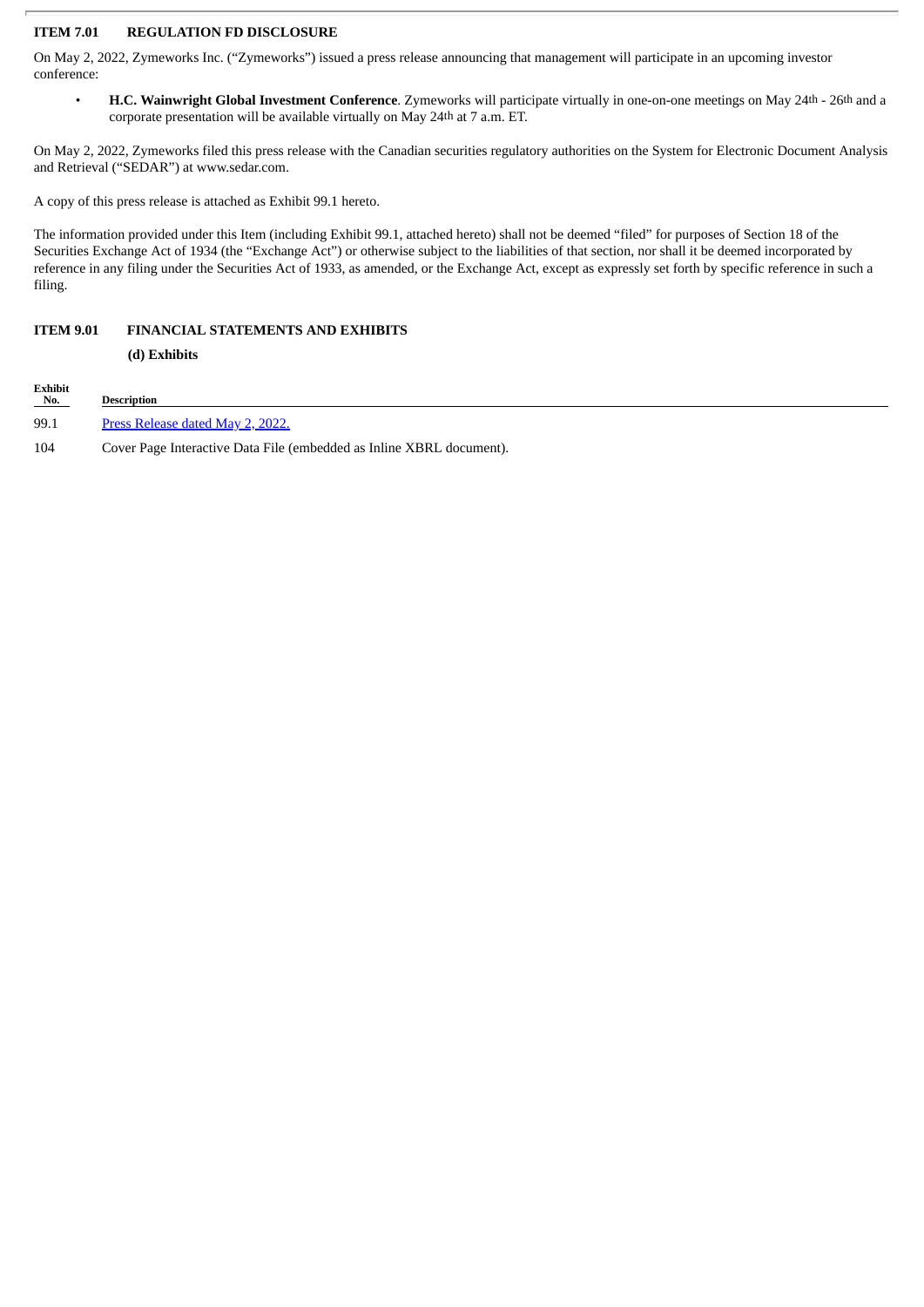# **SIGNATURES**

Pursuant to the requirements of the Securities Exchange Act of 1934, as amended, the registrant has duly caused this report to be signed on its behalf by the undersigned, thereunto duly authorized.

## *ZYMEWORKS INC.*

(Registrant)

Date: May 2, 2022 By: /s/ Neil A. Klompas

Name: Neil A. Klompas<br>Title: Chief Operating (

Chief Operating Officer